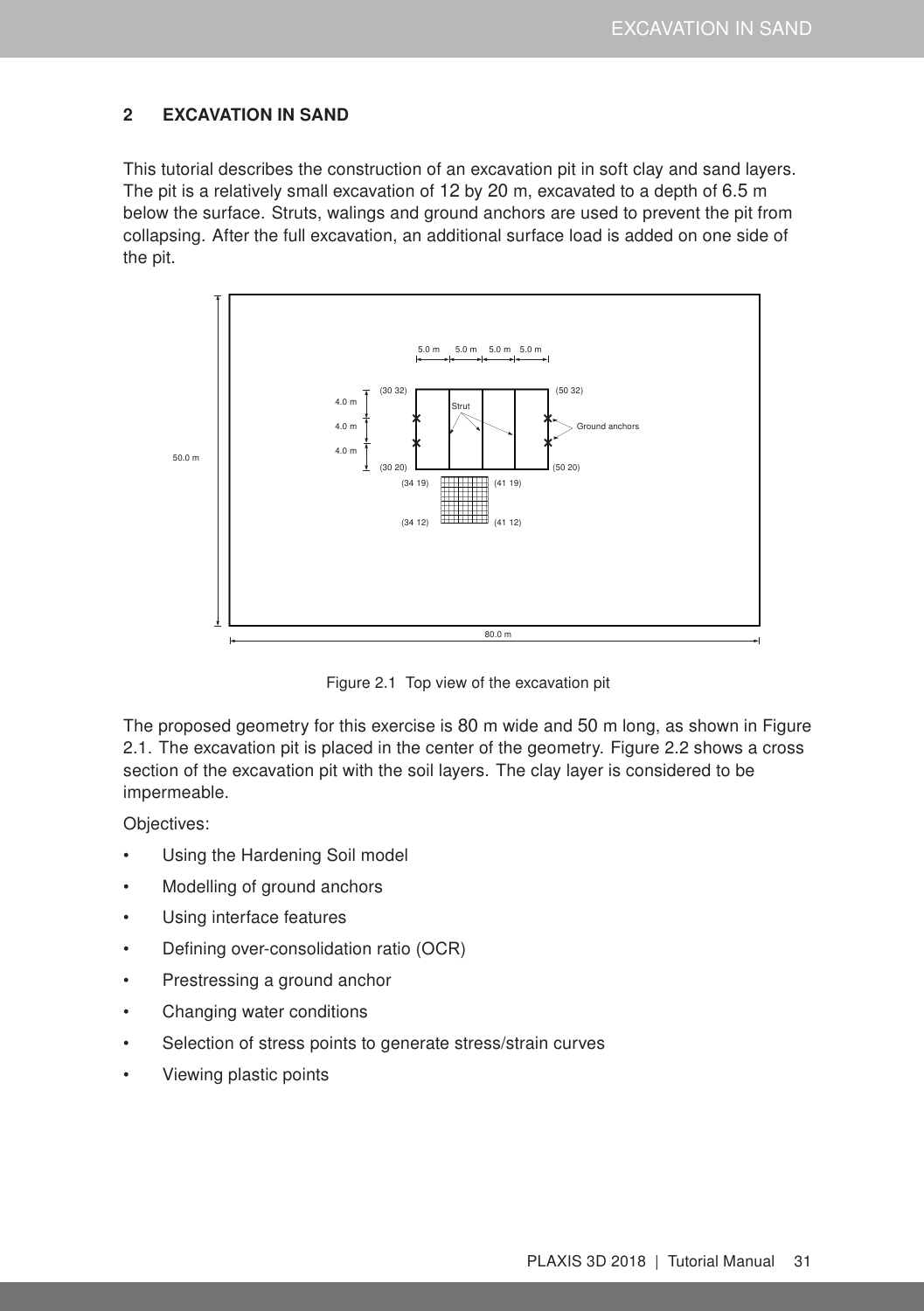

# <span id="page-1-0"></span>2.1 GEOMETRY

To create the geometry model, follow these steps:

### Project properties

- Start a new project.
- Enter an appropriate title for the project.
- Define the limits for the soil contour as  $x_{min} = 0$ ,  $x_{max} = 80$ ,  $y_{min} = 0$  and  $y_{max} = 50$ .

#### 2.1.1 DEFINITION OF SOIL STRATIGRAPHY

In order to define the soil layers, a borehole needs to be added and material properties must be assigned. As all soil layers are horizontal, only a single borehole is needed.

Create a borehole at (0 0 0). The Modify soil layers window pops up. Æ

- Add 4 layers with bottom levels at -1, -9.5, -11, -20. Set the Head in the borehole column to -4 m.
- Open the Material sets window. 雨
- Create a new data set under Soil and interfaces set type.
- Identify the new data set as "Fill".
- From the *Material model* drop-down menu, select Hardening Soil model. In contrast with the Mohr-Coulomb model, the Hardening Soil model takes into account the difference in stiffness between virgin-loading and unloading-reloading. For a detailed description of the Hardening Soil model, see the Chapter [6](#page--1-0) in the [Material](#page-0-1) [Models Manual.](#page-0-1)
- Define the saturated and unsaturated unit weights according to Table [2.1.](#page-2-0)
- In the *Parameters* tabsheet, enter values for  $E_{50}^{ref}$  ,  $E_{oed}^{ref}$  ,  $E_{ur}^{ref}$  , m,  $c'_{ref}$  ,  $\varphi'_{ref}$  ,  $\psi$  and ν'*ur* according to Table [2.1.](#page-2-0) Note that Poisson's ratio is an advanced parameter.
- As no consolidation will be considered in this exercise, the permeability of the soil will not influence the results. Therefore, the default values can be kept in the Flow parameters tabsheet.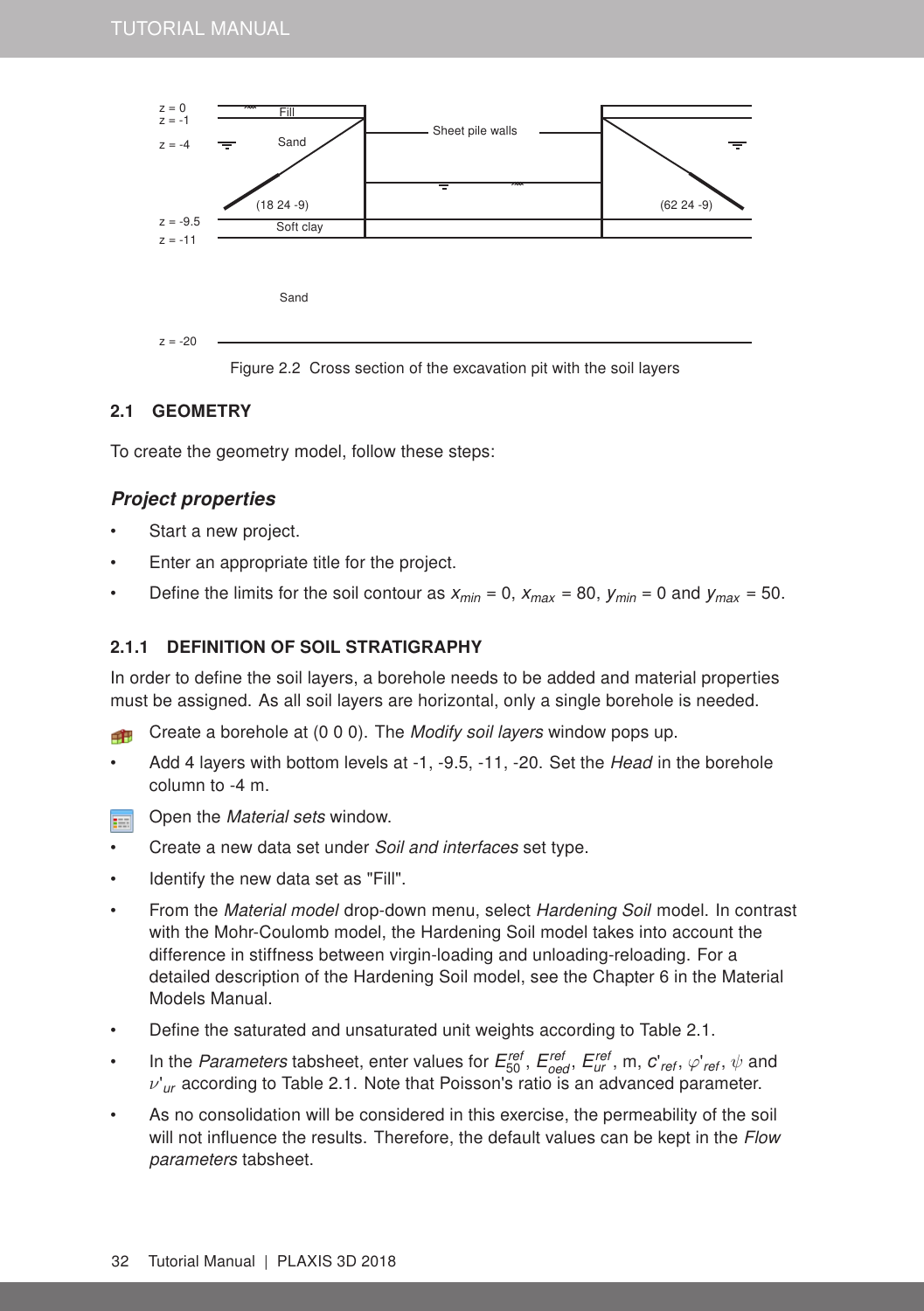| Parameter                                         | Name                      | Fill                    | Sand                    | Soft Clay               | Unit                     |
|---------------------------------------------------|---------------------------|-------------------------|-------------------------|-------------------------|--------------------------|
| General                                           |                           |                         |                         |                         |                          |
| Material model                                    | Model                     | Hardening Soil<br>model | Hardening Soil<br>model | Hardening Soil<br>model | $\overline{\phantom{0}}$ |
| Drainage type                                     | Type                      | Drained                 | Drained                 | <b>Undrained A</b>      |                          |
| Unit weight above phreatic level                  | $\gamma$ <sub>unsat</sub> | 16.0                    | 17.0                    | 16.0                    | kN/m <sup>3</sup>        |
| Unit weight below phreatic level                  | $\gamma_{\textit{sat}}$   | 20.0                    | 20.0                    | 17.0                    | $kN/m^3$                 |
| Parameters                                        |                           |                         |                         |                         |                          |
| Secant stiffness for CD triaxial<br>test          | $E_{50}^{ref}$            | $2.2 \cdot 10^{4}$      | $4.3 \cdot 10^{4}$      | $2.0 \cdot 10^{3}$      | $kN/m^2$                 |
| Tangent oedometer stiffness                       | $E_{oed}^{ref}$           | $2.2 \cdot 10^{4}$      | $2.2 \cdot 10^{4}$      | $2.0 \cdot 10^{3}$      | $kN/m^2$                 |
| Unloading/reloading stiffness                     | $E_{ur}^{ref}$            | $6.6 \cdot 10^{4}$      | $1.29 \cdot 10^5$       | $1.0 \cdot 10^{4}$      | $kN/m^2$                 |
| Power for stress level<br>dependency of stiffness | m                         | 0.5                     | 0.5                     | 1.0                     |                          |
| Cohesion                                          | $C'_{ref}$                | 1                       | 1                       | 5                       | $kN/m^2$                 |
| Friction angle                                    | $\varphi'$                | 30.0                    | 34.0                    | 25.0                    | $\circ$                  |
| Dilatancy angle                                   | $\psi$                    | 0.0                     | 4.0                     | 0.0                     | $\circ$                  |
| Poisson's ratio                                   | $\nu'$ ur                 | 0.2                     | 0.2                     | 0.2                     |                          |
| Interfaces                                        |                           |                         |                         |                         |                          |
| Interface strength                                | $\overline{\phantom{0}}$  | Manual                  | Manual                  | Manual                  |                          |
| Interface reduction factor                        | $R_{inter}$               | 0.65                    | 0.7                     | 0.5                     |                          |
| Initial                                           |                           |                         |                         |                         |                          |
| $K_0$ determination                               | $\overline{\phantom{0}}$  | Automatic               | Automatic               | Automatic               | $\overline{\phantom{0}}$ |
| Lateral earth pressure coefficient                | K <sub>0</sub>            | 0.5000                  | 0.4408                  | 0.7411                  |                          |
| Over-consolidation ratio                          | <b>OCR</b>                | 1.0                     | 1.0                     | 1.5                     |                          |
| Pre-overburden pressure                           | POP                       | 0.0                     | 0.0                     | 0.0                     |                          |

<span id="page-2-0"></span>Table 2.1 Material properties for the soil layers

In the Interfaces tabsheet, select Manual in the Strength box and enter a value of 0.65 for the parameter *Rinter* . This parameter relates the strength of the interfaces to the strength of the soil, according to the equations:

 $c_i = R_{inter} c_{soli}$  and  $tan\varphi_i = R_{inter} tan\varphi_i \leq tan\varphi_{soli}$ 

Hence, using the entered *Rinter* -value gives a reduced interface friction and interface cohesion (adhesion) compared to the friction angle and the cohesion in the adjacent soil.

Hint: When the Rigid option is selected in the Strength drop-down, the interface has the same strength properties as the soil (*Rinter* = 1.0).

- 
- In the Initial tabsheet, define the *OCR*-value according to Table [2.1.](#page-2-0)
- Click OK to close the window.
- In the same way, define the material properties of the "Sand" and "Soft Clay" materials as given by Table [2.1.](#page-2-0)
- After closing the Material sets window, click the OK button to close the Modify soil layers window.
- In the *Soil* mode right click on the upper soil layer. In the appearing right hand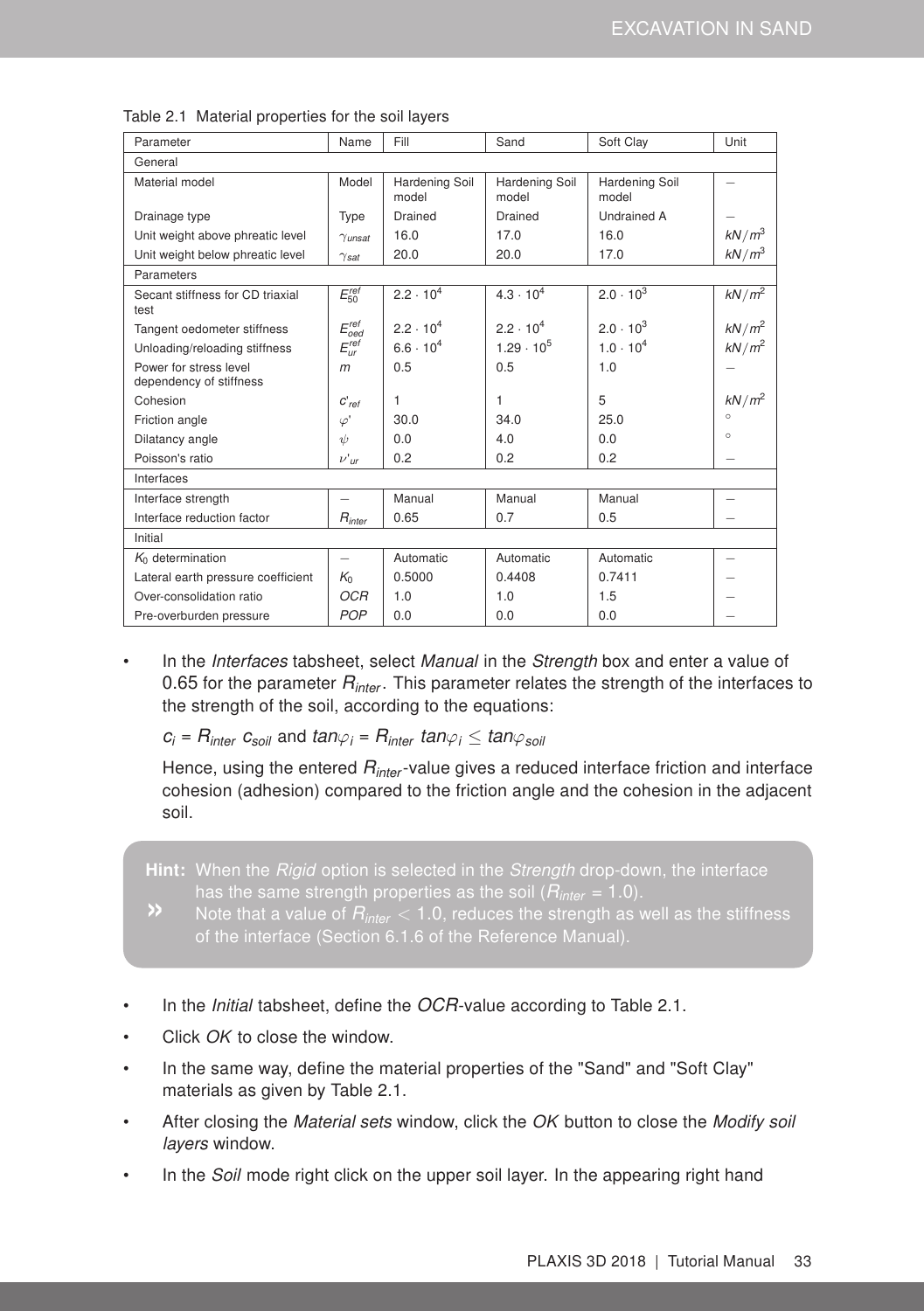mouse button menu, select the Fill option in the Set material menu.

- In the same way assign the *Soft Clay* material to the soil layer between  $y = -9.5$  m and  $y = -11.0$  m.
- Assign the *Sand* material to the remaining two soil layers.
- Proceed to the Structures mode to define the structural elements.

Hint: The Tension cut-off option is activated by default at a value of 0 *kN*/*m*<sup>2</sup> . This Soil window. Here the Tension cut-off value can be changed or the option

#### 2.1.2 DEFINITION OF STRUCTURAL ELEMENTS

The creation of sheet pile walls, walings, struts and surface loads and ground anchors is described below.

- Create a surface between (30 20 0), (30 32 0), (50 32 0) and (50 20 0).
- Extrude the surface to  $z = -1$ ,  $z = -6.5$  and  $z = -11$ .
- Right-click on the deepest created volume (between  $z = 0$  and  $z = -11$ ) and select the Decompose into surfaces option from the appearing menu.
- Delete the top surfaces (2 surfaces). An extra surface is created as the volume is decomposed.
- Hide the excavation volumes (do not delete). The eye button in the Model explorer and the Selection explorer trees can be used to hide parts of the model and simplify the view. A hidden project entity is indicated by a closed eye.
- Click the Create structure button.
- Create beams (walings) around the excavation circumference at level *z* = −1m. Press the Shift key and keep it pressed while moving the mouse cursor in the -z-direction. Stop moving the mouse as the *z*− coordinate of the mouse cursor is  $-1$  in the cursor position indicator. Note that as you release the *Shift* key, the z-coordinate of the cursor location does not change. This is an indication that you can draw only on the xy-plane located at  $z = -1$ .
- Click on (30 20 -1), (30 32 -1), (50 32 -1), (50 20 -1), (30 20 -1) to draw the walings. Click on the right mouse button to stop drawing walings.
- Create a beam (strut) between (35 20 -1) and (35 32 -1). Press *Esc* to end defining the strut.
- Create data sets for the walings and strut according to Table [2.2](#page-4-0) and assign the **FEET** materials accordingly.
- Copy the strut into a total of three struts at  $x = 35$  (existing),  $x = 40$ , and  $x = 45$ .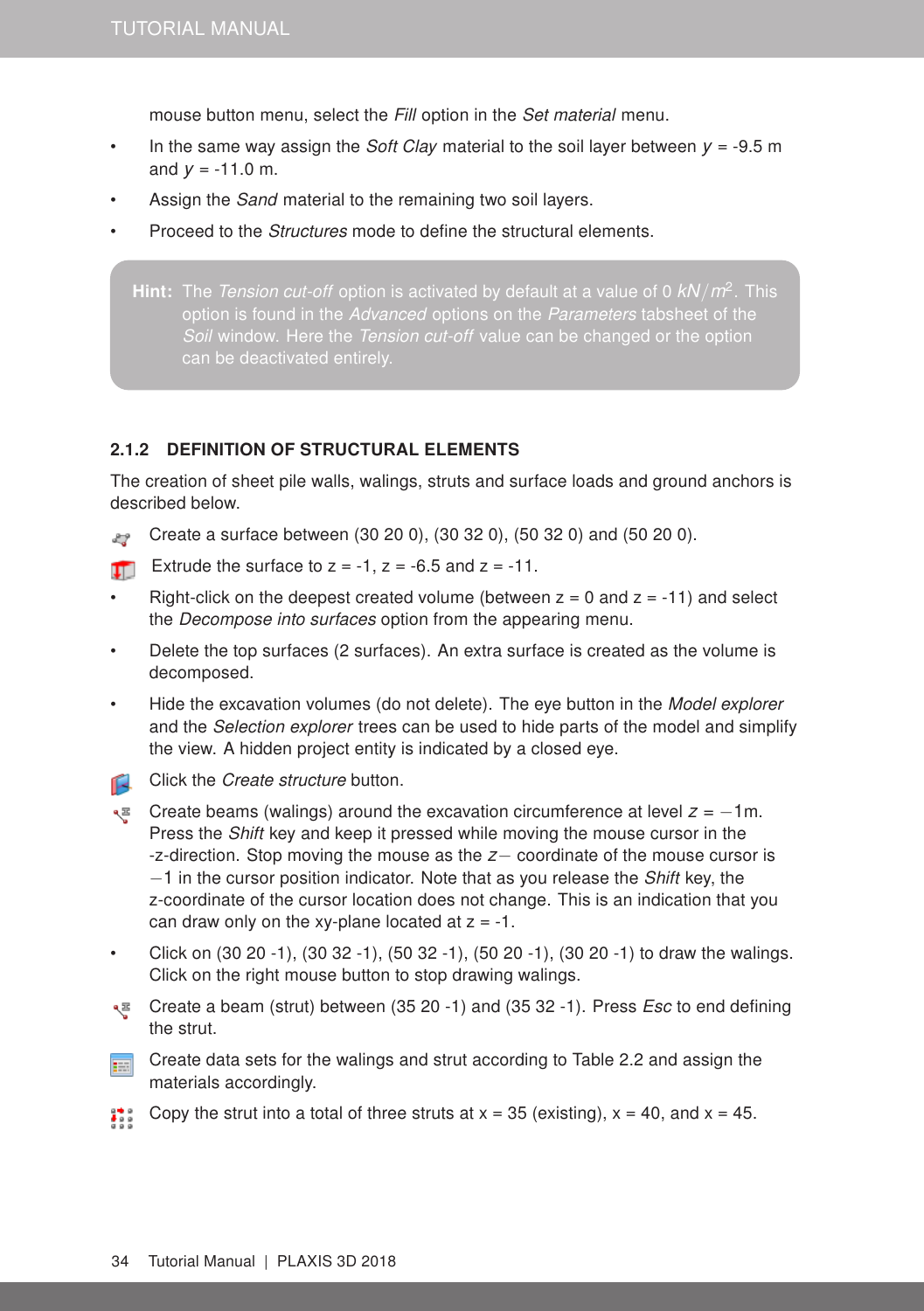| Parameter          | Name           | Strut                 | Waling                | Unit           |
|--------------------|----------------|-----------------------|-----------------------|----------------|
| Material type      | Type           | Elastic               | Elastic               |                |
| Young's modulus    | E              | $2.1 \cdot 10^{8}$    | $2.1 \cdot 10^{8}$    | $kN/m^2$       |
| Unit weight        | $\gamma$       | 78.5                  | 78.5                  | $kN/m^3$       |
| Cross section area | А              | 0.007367              | 0.008682              | m <sup>2</sup> |
| Moment of Inertia  | I <sub>2</sub> | $5.073 \cdot 10^{-5}$ | $3.66 \cdot 10^{-4}$  | m <sup>4</sup> |
|                    | $I_3$          | $5.073 \cdot 10^{-5}$ | $1.045 \cdot 10^{-4}$ | m <sup>4</sup> |

<span id="page-4-0"></span>Table 2.2 Material properties for the beams

# Modelling ground anchors

In PLAXIS 3D ground anchors can be modelled using the Node-to-node anchor and the Embedded beam options as described in the following:

- First the ungrouted part of the anchor is created using the Node-to-node anchor feature. Start creating a node-to-node anchor by selecting the corresponding button in the options displayed as you click on the Create structure button.
- Click on the command line and type "30 24 -1 21 24 -7 ". Press *Enter* and *Esc* to create the ungrouted part of the first ground anchor.
- Create a node-to-node anchor between the points (50 24 -1) and (59 24 -7).
- $\mathcal{R}_s$  The grouted part of the anchor is created using the *Embedded beam* option. Create embedded beams between (21 24 -7) and (18 24 -9) and between (59 24 -7) and (62 24 -9). Set the Behaviour to Grout body (Section 5.8.4 of the [Reference Manual\)](#page-0-1).
- Create a data set for the embedded beam and a data set for the node-to-node 雨 anchor according to Table [2.3](#page-4-1) and Table [2.4](#page-4-2) respectively. Assign the data sets to the node-to-node anchors and to the embedded beams.

| Parameter       | Name | Node-to-node anchor | Unit |
|-----------------|------|---------------------|------|
| Material type   | Tvpe | Elastic             |      |
| Axial stiffness | FA   | $6.5 \cdot 10^{5}$  | kN   |

<span id="page-4-1"></span>Table 2.3 Material properties for the node-to-node anchors

<span id="page-4-2"></span>

| Table 2.4 Material properties for the embedded beams (grout body) |  |
|-------------------------------------------------------------------|--|
|                                                                   |  |

| Parameter                                             | Name                 | Grout                 | Unit     |
|-------------------------------------------------------|----------------------|-----------------------|----------|
| Young's modulus                                       | E                    | $3 \cdot 10^{7}$      | $kN/m^2$ |
| Unit weight                                           | $\gamma$             | 24                    | $kN/m^3$ |
| Beam type                                             |                      | Predefined            |          |
| Predefined beam type                                  |                      | Massive circular beam |          |
| Diameter                                              | Diameter             | 0.14                  | m        |
| Axial skin resistance                                 | Type                 | Linear                |          |
| Skin resistance at the top of the<br>embedded beam    | $T_{skin,start,max}$ | 200                   | kN/m     |
| Skin resistance at the bottom of the<br>embedded beam | $T_{skin,end,max}$   | 0.0                   | kN/m     |
| Base resistance                                       | $F_{max}$            | 0.0                   | kN       |

Hint: The colour indicating the material set assigned to the entities in project can be changed by clicking on the Colour box of the selected material set and selecting a colour from the *Colour* part of the window.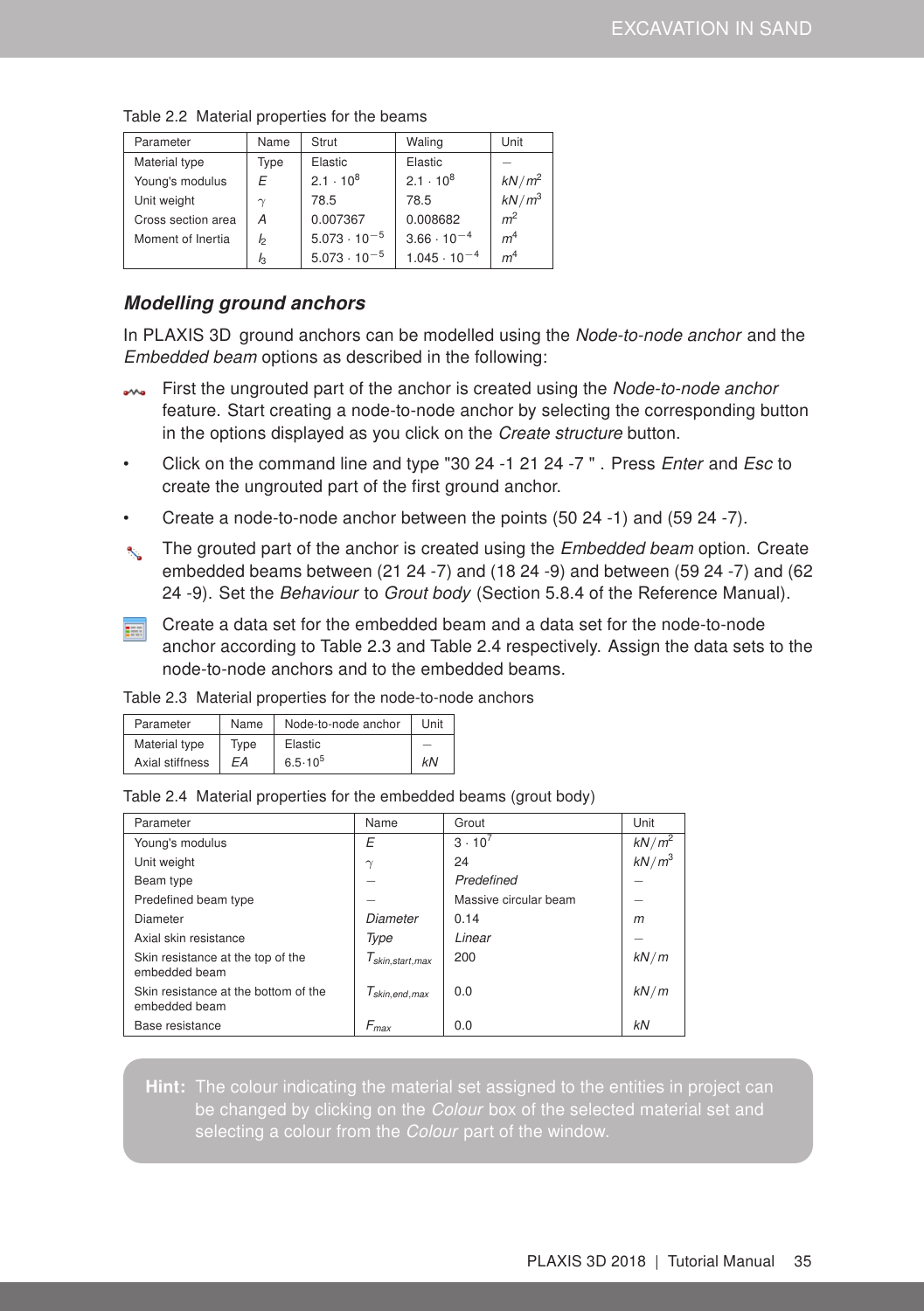The remaining grouted anchors will be created by copying the defined grouted anchor.

- Click on the Select button and click on all the elements composing both of the  $\widetilde{\mathcal{M}}$ ground anchors keeping the Ctrl key pressed.
- **Use the Create array function to copy both ground anchors (2 embedded beams + 2** node-to-node anchors) into a total of 4 complete ground anchors located at  $y = 24$ and  $y = 28$  by selection the 1D, in y direction option in the Shape drop-down menu and define the Distance between columns as 4 m.
- Multi-select all parts of the ground anchors (8 entities in total). While all parts are selected and the Ctrl key is pressed, click the right mouse button and select the Group from the appearing menu.
- In the Model explorer tree, expand the Groups subtree by clicking on the  $(+)$  in front of the groups.
- Click the *Group* 1 and rename it to "GroundAnchors".

special character except "...

To define the sheet pile walls and the corresponding interfaces, follow these steps:

- Select all four vertical surfaces created as the volume was decomposed. Keeping  $\approx$ the Ctrl key pressed, click the right mouse button and select the Create plate option from the appearing menu.
- Create a data set for the sheet pile walls (plates) according to Table [2.5.](#page-5-0) Assign the 事 data sets to the four walls.
- As all the surfaces are selected, assign both positive and negative interfaces to them using the options in the right mouse button menu.

Hint: The term 'positive' or 'negative' for interfaces has no physical meaning. It only enables distinguishing between interfaces at each side of a surface.

| Parameter         | Name       | Sheet pile wall        | Unit                 |
|-------------------|------------|------------------------|----------------------|
| Type of behaviour | Type       | Elastic, non-isotropic |                      |
| <b>Thickness</b>  | d          | 0.379                  | m                    |
| Weight            | $\gamma$   | 2.55                   | $kN/m^3$             |
| Young's modulus   | E1         | $1.46 \cdot 10^{7}$    | $kN/m^2$             |
|                   | E2         | $7.3 \cdot 10^5$       | $kN/m^2$             |
| Poisson's ratio   | $\nu_{12}$ | 0.0                    |                      |
| Shear modulus     | $G_{12}$   | $7.3 \cdot 10^5$       | $kN/m^2$<br>$kN/m^2$ |
|                   | $G_{13}$   | $1.27 \cdot 10^{6}$    |                      |
|                   | $G_{23}$   | $3.82 \cdot 10^{5}$    | $kN/m^2$             |

<span id="page-5-0"></span>Table 2.5 Material properties of the sheet pile walls

Non-isotropic (different stiffnesses in two directions) sheet pile walls are defined. The local axis should point in the correct direction (which defines which is the 'stiff' or the 'soft' direction). As the vertical direction is generally the stiffest direction in sheet pile walls,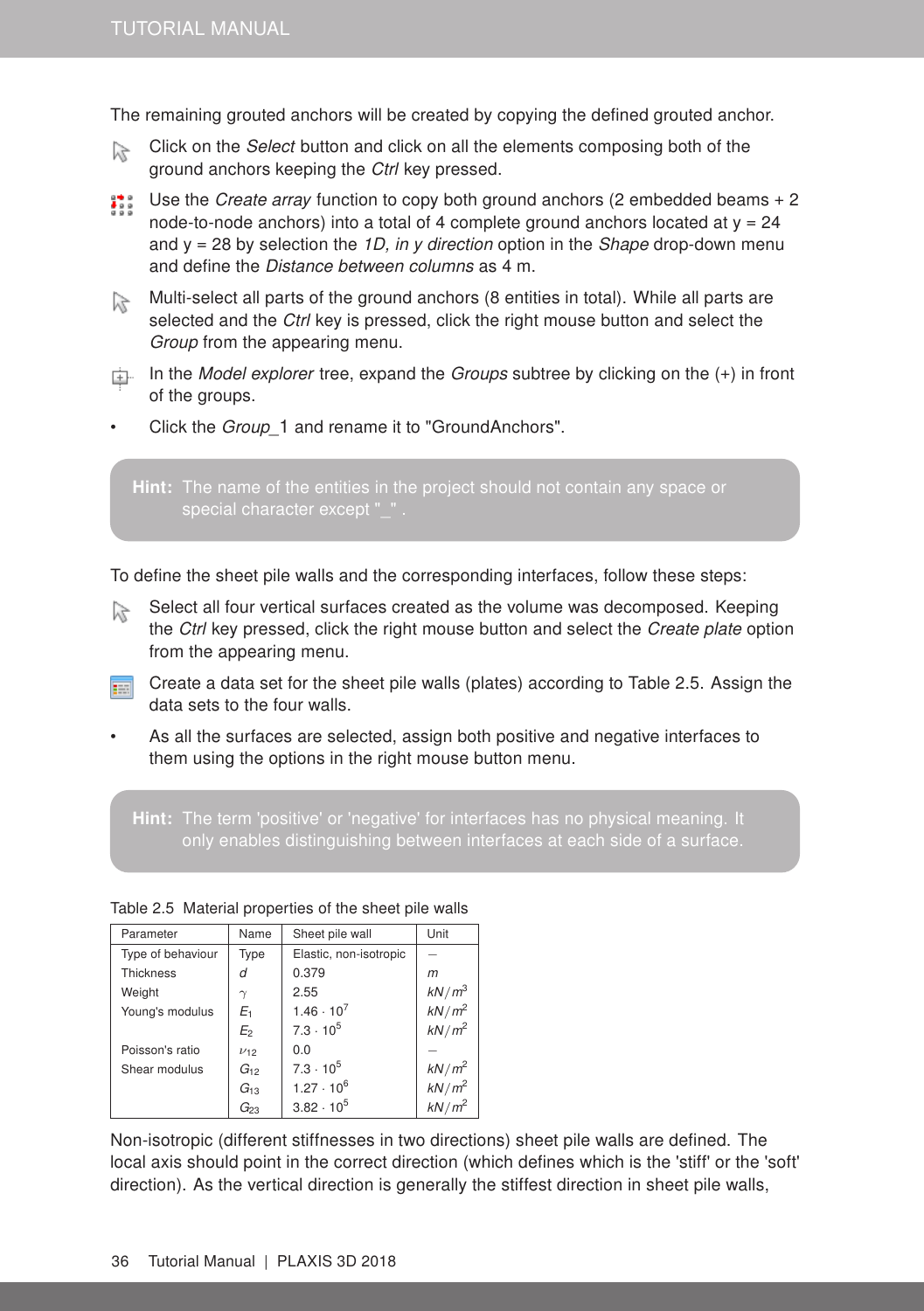local axis 1 shall point in the z-direction.

- In the Model explorer tree expand the Surfaces subtree, set AxisFunction to Manual and set Axis1<sub>z</sub> to −1. Do this for all the pile wall surfaces.
- Create a surface load defined by the points:  $(34 19 0)$ ,  $(41 19 0)$ ,  $(41 12 0)$ ,  $(34 12 12)$ 0). The geometry is now completely defined.
	- Hint: The first local axis is indicated by a red arrow, the second local axis is More information related to the local axes of plates is given in the [Reference](#page-0-1) [Manual.](#page-0-1)

### 2.2 MESH GENERATION

- Click on the Mesh tab to proceed to the Mesh mode.
- Select the surface representing the excavation. In the Selection explorer set the value of Coarseness factor to 0.25.
- Set the element distribution to *Coarse*. Uncheck the box for *Enhanced mesh* refinements. Generate the mesh.
- View the mesh. Hide the soil in the model to view the embedded beams.
- Click on the *Close* tab to close the Output program and go back to the *Mesh* mode of the Input program.

Hint: The *Enhanced mesh refinements* are automatically used in mesh generation. More information is available in Section 7.1.3 of [Reference Manual.](#page-0-1)

#### 2.3 PERFORMING CALCULATIONS

The calculation consists of 6 phases. The initial phase consists of the generation of the initial stresses using the K0 procedure. The next phase consists of the installation of the sheet piles and a first excavation. Then the walings and struts will be installed. In phase 3, the ground anchors will be activated and prestressed. Further excavation will be performed in the phase after that. The last phase will be the application of the additional load next to the pit.

- Click on the *Staged construction* tab to proceed with definition of the calculation phases.
- The initial phase has already been introduced. Keep its calculation type as  $K0$ procedure. Make sure all the soil volumes are active and all the structural elements are inactive.



Add a new phase (Phase\_1). The default values of the parameters will be used for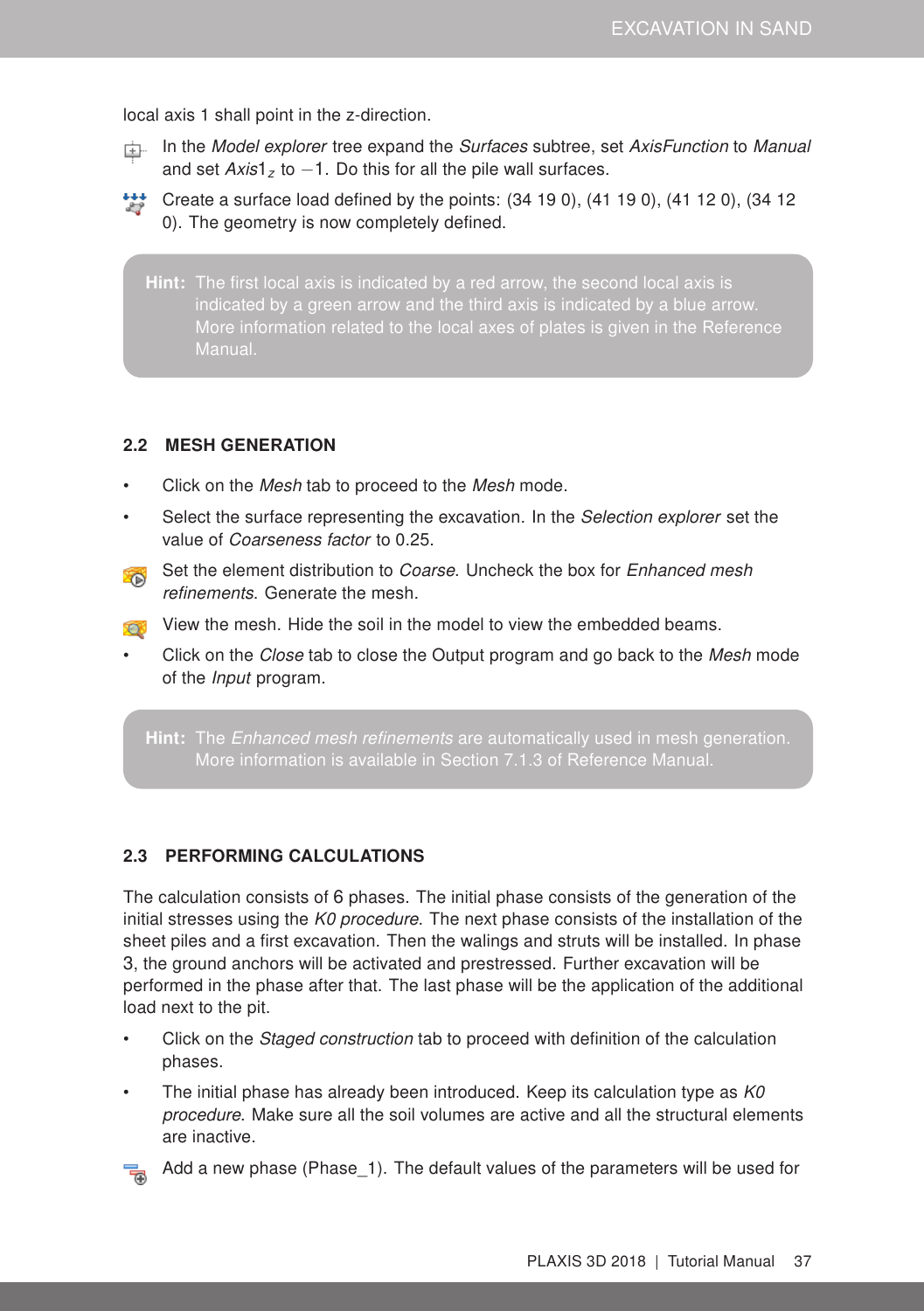this calculation phase.

- Deactivate the first excavation volume (from  $z = 0$  to  $z = -1$ ).
- In the Model explorer, activate all plates and interfaces by clicking on the checkbox in front of them. The active elements in the project are indicated by a green check mark in the Model explorer.



Add a new phase (Phase\_2). The default values of the parameters will be used for this calculation phase.

• In the Model explorer activate all the beams.

Add a new phase (Phase\_3). The default values of the parameters will be used for T this calculation phase.

- In the Model explorer activate the GroundAnchors group.
- Select one of the node-to-node anchors. F
- In the Selection explorer expand the node-to node anchor features.
- Click on the Adjust prestress checkbox. Enter a prestress force of 200 kN (Figure [2.3\)](#page-7-0).
- Do the same for all the other node-to-node anchors.

<span id="page-7-0"></span>

Figure 2.3 Node-to-node anchor in the Selection explorer

- Add another phase (Phase\_4). The default values of the parameters will be used for this calculation phase.
- Select the soil volume to be excavated in this phase (between *z* = −1 and  $z = -6.5$ ).
- In the Selection explorer under WaterConditions feature, click on the Conditions and select the *Dry* option from the drop-down menu.



Figure 2.4 Water conditions in the Selection explorer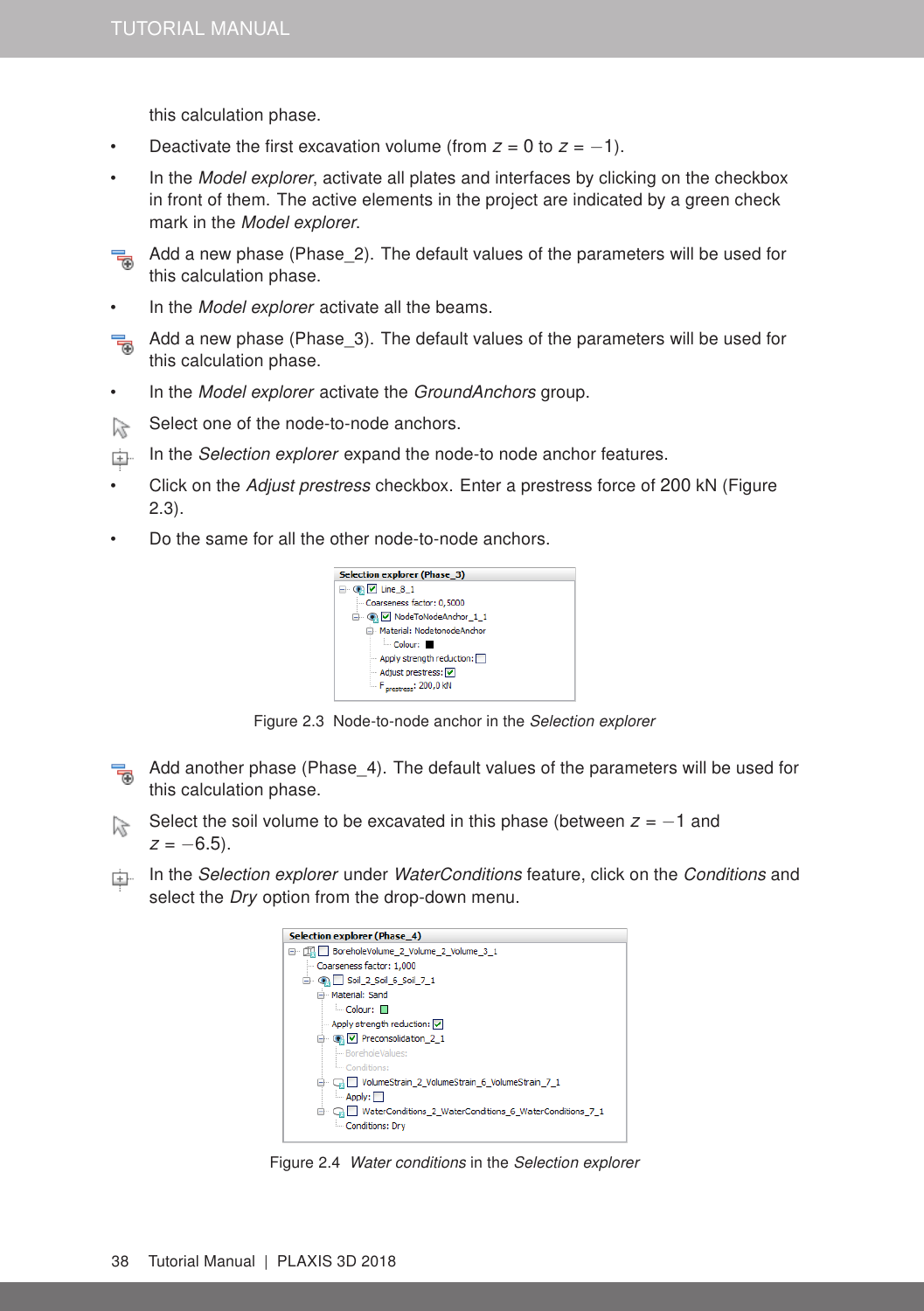- Deactivate the volume to be excavated (between  $z = -1$  and  $z = -6.5$ ).
- Hide the soil and the plates around the excavation.
- Select the soil volume below the excavation (between  $z = -6.5$  and  $z = -9.5$ ). 瓜
- In Selection explorer under WaterConditions feature, 車
- click Conditions and select Head from the drop-down menu. Enter z*ref* = -6.5 m.
- Select the soft clay volume below the excavation.  $\widetilde{\lambda}$
- Set the water conditions to Interpolate.
- Preview this calculation phase. X.
- $\mathbb{Z}$ Click the Vertical cross section button in the Preview window and define the cross section by drawing a line across the excavation.
- Select the  $p_{steady}$  option from the *Stresses* menu.

Hint: Hold Shift key when drawing to get a straight line.

- Display the contour lines for steady pore pressure distribution. Make sure that the Legend option is checked in View menu. The steady state pore pressure distribution is displayed in Figure [2.5.](#page-8-0) Scroll the wheel button of the mouse to zoom in or out to get a better view.
- Change the legend settings to:
	- Scaling: manual
	- Maximum value: 0
	- Number of intervals: 18



<span id="page-8-0"></span>Figure 2.5 Preview of the steady state pore pressures in Phase\_4 in a cross section

- Click on the *Close* button to return to the Input program.
- Add another phase (Phase\_5). The default values of the parameters will be used for 帚 this calculation phase.
- Activate the surface load and set  $\sigma_z$  = -20 kN/m<sup>2</sup>.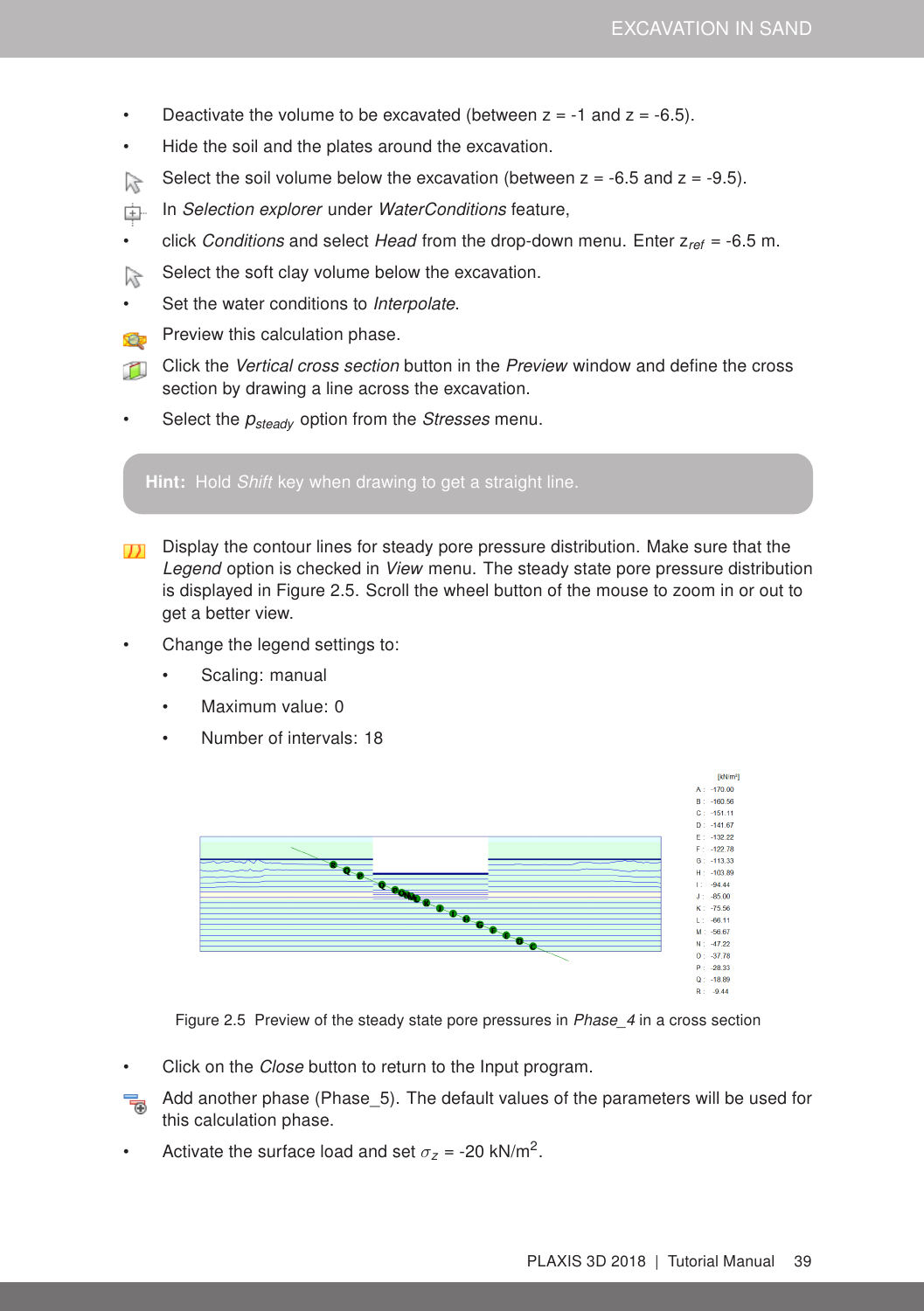# Defining points for curves

Before starting the calculation process, some stress points next to the excavation pit and loading are selected to plot a stress strain curve later on.

- Click the Select points for curves button. The model and Select points window will be displayed in the Output program.
- Define (37.5 19 -1.5) as Point-of-interest coordinates.

Hint: The visualization settings can be changed from the menu. For more information refer Section 8.5.2 of [Reference Manual](#page-0-1) .

- Click the Search closest button. The number of the closest node and stress point will be displayed.
- Click the checkbox in front of the stress point to be selected. The selected stress point will be shown in the list.
- Select also stress points near the coordinates (37.5 19 -5), (37.5 19 -6) and (37.5 19 -7) and close the Select points window.
- Click the Update button to close the Output program.
- Start the calculation process.  $\int dV$ 
	- Save the project when the calculation is finished.
	- Hint: Instead of selecting nodes or stress points for curves before starting the the output results. However, the curves will be less accurate since only the results of the saved calculation steps will be considered.
	- calculation.
	- » Nodes or stress points can be selected by just clicking them. When moving location indicator bar at the bottom of the window.

#### 2.4 VIEWING THE RESULTS

After the calculations, the results of the excavation can be viewed by selecting a calculation phase from the Phases tree and pressing the View calculation results button.

- Select the final calculation phase (Phase 5) and click the View calculation results **Jay** button. The Output program will open and will show the deformed mesh at the end of the last phase.
- The stresses, deformations and three-dimensional geometry can be viewed by selecting the desired output from the corresponding menus. For example, choose Plastic points from the Stresses menu to investigate the plastic points in the model.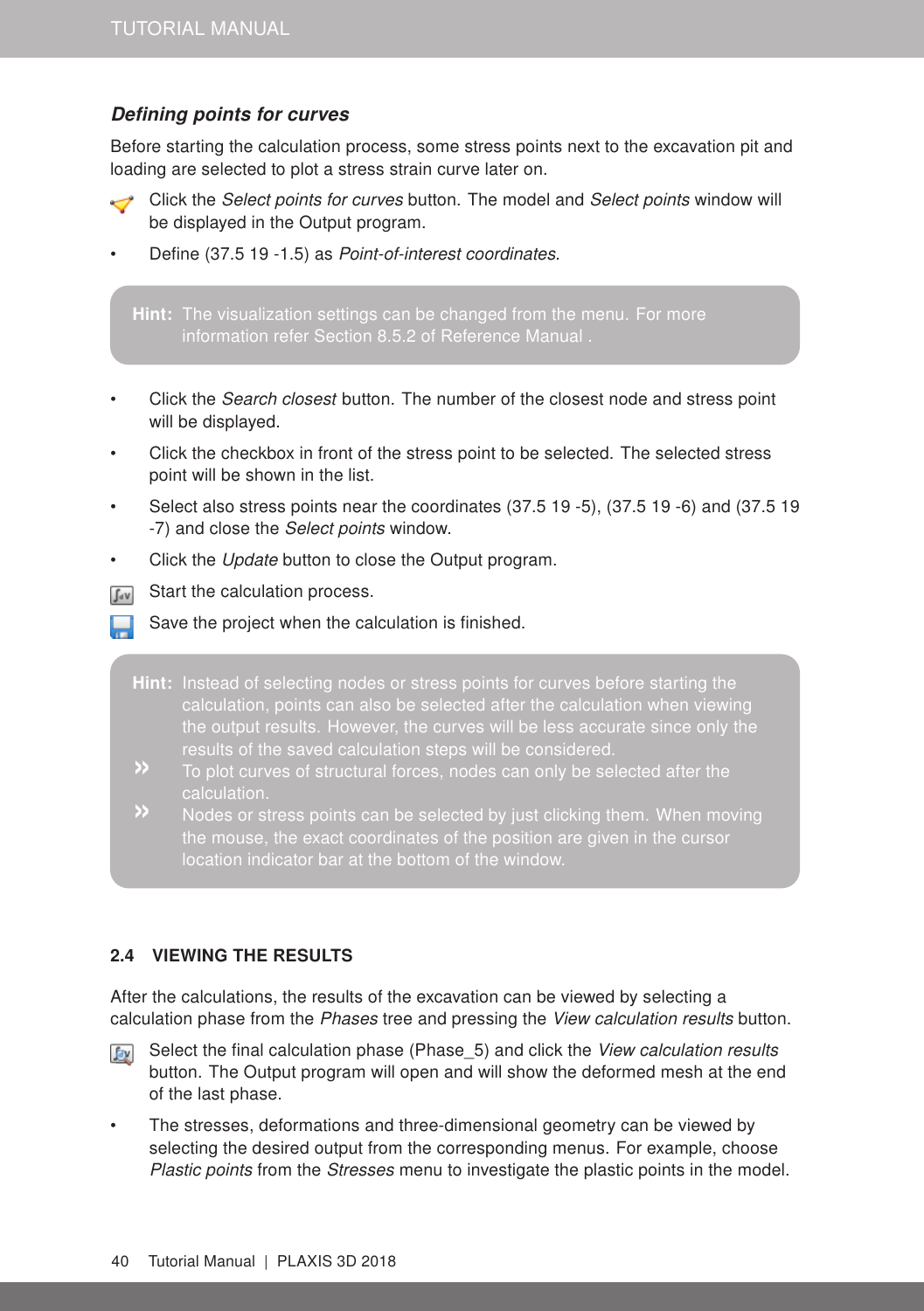In the Plastic points window, Figure [2.6,](#page-10-0) select all the options except the Elastic points and the *Show only inaccurate points* options. Figure [2.7](#page-10-1) shows the plastic points generated in the model at the end of the final calculation phase.

<span id="page-10-0"></span>

Figure 2.6 Plastic points window



<span id="page-10-1"></span>Figure 2.7 Plastic points at the end of the final phase

The graph will now show the major principal strain against the major principal stress. Both values are zero at the beginning of the initial conditions. After generation of the initial conditions, the principal strain is still zero whereas the principal stress is not zero anymore. To plot the curves of all selected stress points in one graph, follow these steps:

- Select Add curve  $\rightarrow$  From current project from right mouse button menu.
- Generate curves for the three remaining stress nodes in the same way.

The graph will now show the stress-strain curves of all four stress points (Figure [2.9\)](#page-11-0). To see information about the markers, make sure the Value indication option is selected from the View menu and hold the mouse on a marker for a while. Information about the coordinates in the graph, the number of the point in the graph, the number of the phase and the number of the step is given. Especially the lower stress points show a considerable increase in the stress when the load is applied in the last phase.

To create a stress path plot for stress node (37.5 19 -1.5) follow these steps: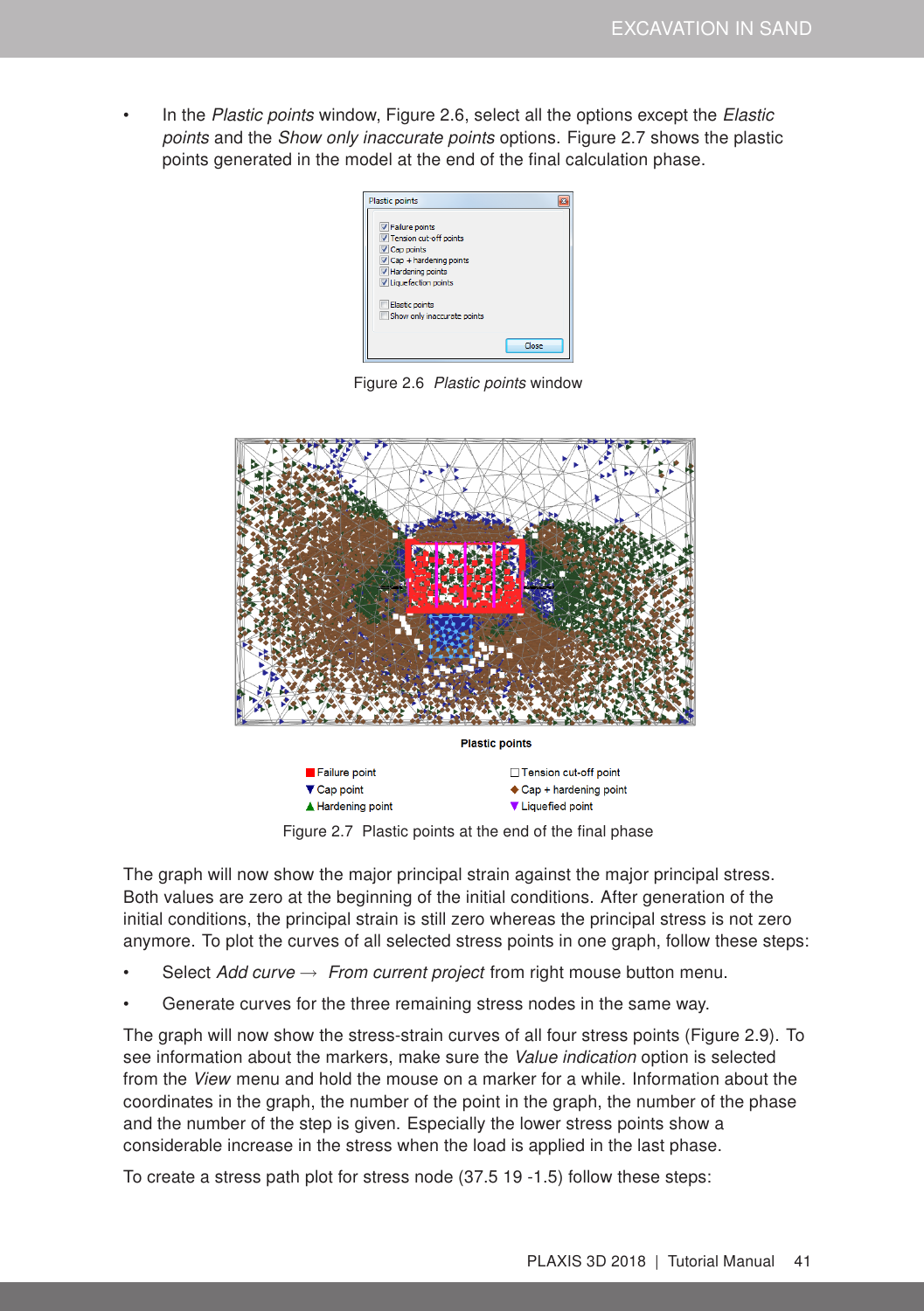

Figure 2.8 Curve generation window



<span id="page-11-0"></span>Figure 2.9 Stress - Strain curve

- Hint: To re-enter the Curve generation window (in the case of a mistake, a desired regeneration or a modification), the Curve settings option from the Format menu can be selected. As a result the Curves settings window appears, on which the Regenerate button should be clicked.
- 
- Create a new chart.
- In the Curves generation window, select node (37.5 19 -1.5) from the drop-down menu of the *x*−axis of the graph and σ'*yy* under Cartesian effective stresses.
- Select node (37.5 19 -1.5) from the drop-down menu of the *y*−axis of the graph. Select σ'*zz* under Cartesian effective stresses.
- Click OK to confirm the input (Figure [2.10\)](#page-12-0).